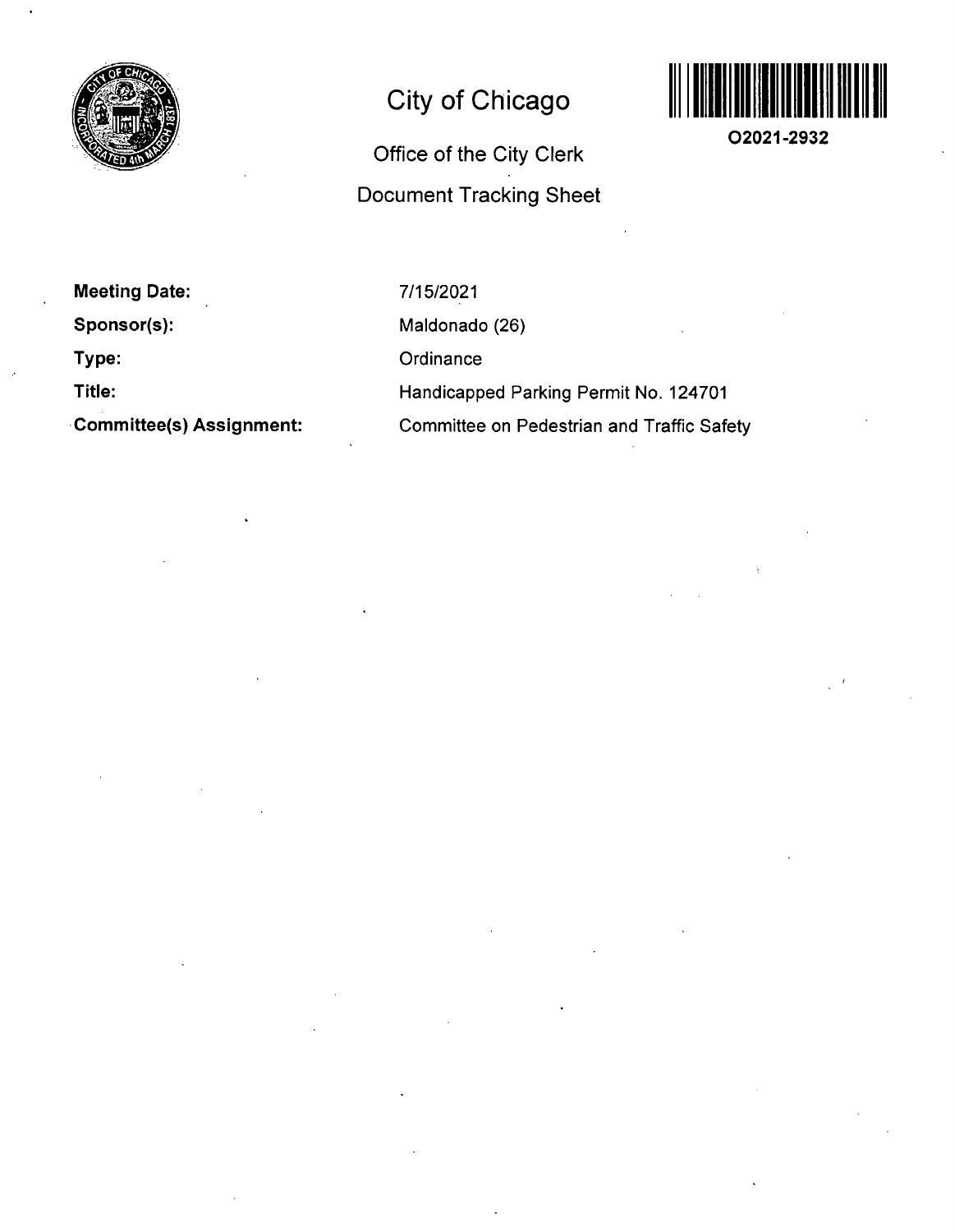

#### CITY OF CHICAGO

MEMORANDUM FOR TRAFFIC REGULATION TOF FINANCE

PROHIBITION AGAINST PARKING (Except for the Disabled)

Name Applicant: FANNY SANTIAGO

Primary;Street Address:: 1719 N KEYSTONE AVE, CHICAGO, IL 60639

Location Signs to be Posted: 1719 N KEYSTONE AVE

Permit Number: 124701

Hours: At all times

Days: No Exceptions

Days; t^o Exceptions Ward 26

Concert Hills of Luck of Fresh in Digital optic fix it was collected an engine